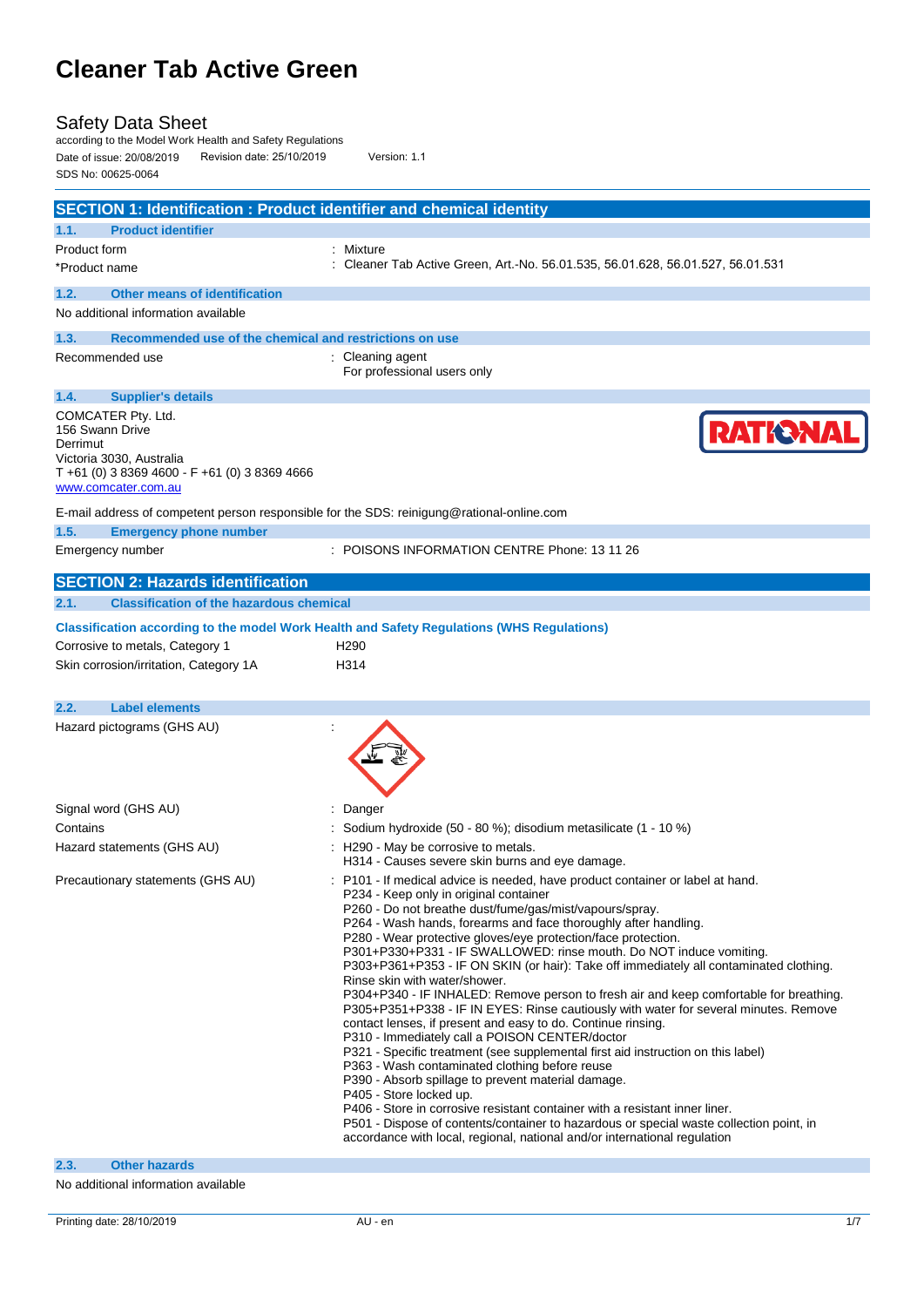### Safety Data Sheet

according to the Model Work Health and Safety Regulations SDS No: 00625-0064

### **SECTION 3: Composition/information on ingredients**

| Mixture of the substances listed below with harmless additives<br>Comments |  |
|----------------------------------------------------------------------------|--|
|----------------------------------------------------------------------------|--|

| <b>Name</b>                                                                  | CAS-No.   | $\frac{9}{6}$ | <b>Classification according to the model Work</b><br><b>Health and Safety Regulations (WHS)</b><br><b>Regulations)</b> |
|------------------------------------------------------------------------------|-----------|---------------|------------------------------------------------------------------------------------------------------------------------|
| Sodium hydroxide                                                             | 1310-73-2 | $50 - 80$     | Skin Corr. 1A. H314                                                                                                    |
| disodium metasilicate                                                        | 6834-92-0 | $1 - 10$      | Skin Corr. 1B. H314<br>STOT SE 3, H335                                                                                 |
| Sodium carbonate                                                             | 497-19-8  | $5 - 10$      | Eye Irrit. 2A, H319                                                                                                    |
| Other substances (not contributing to the classification of this<br>product) |           | < 45          | Not classified                                                                                                         |

| <b>SECTION 4: First aid measures</b>                                        |                                                                                                                                                              |
|-----------------------------------------------------------------------------|--------------------------------------------------------------------------------------------------------------------------------------------------------------|
| 4.1.<br><b>Description of first aid measures</b>                            |                                                                                                                                                              |
| First-aid measures general                                                  | : Take off immediately all contaminated clothing. Call a physician immediately.                                                                              |
| First-aid measures after inhalation                                         | Remove person to fresh air and keep comfortable for breathing.                                                                                               |
| First-aid measures after skin contact                                       | Rinse skin with water/shower. Take off immediately all contaminated clothing. Call a physician<br>immediately.                                               |
| First-aid measures after eye contact                                        | Rinse cautiously with water for several minutes. Remove contact lenses, if present and easy to<br>do. Continue rinsing. Call a physician immediately.        |
| First-aid measures after ingestion                                          | : Rinse mouth. Do not induce vomiting. Call a physician immediately.                                                                                         |
| 4.2.<br><b>Symptoms caused by exposure</b>                                  |                                                                                                                                                              |
| Symptoms/effects after skin contact                                         | : Burns.                                                                                                                                                     |
| Symptoms/effects after eye contact                                          | Serious damage to eyes.                                                                                                                                      |
| Symptoms/effects after ingestion                                            | Burns. stomach pain. Nausea.                                                                                                                                 |
| 4.3.                                                                        | Indication of any immediate medical attention and special treatment needed                                                                                   |
| Treatment                                                                   | : Treat symptomatically.                                                                                                                                     |
| <b>SECTION 5: Firefighting measures</b>                                     |                                                                                                                                                              |
| <b>Extinguishing media</b><br>5.1.                                          |                                                                                                                                                              |
| Suitable extinguishing media                                                | : Fire-extinguishing activities according to surrounding.                                                                                                    |
| Unsuitable extinguishing media                                              | Strong water jet.                                                                                                                                            |
| 5.2.<br>Special hazards arising from the substance or mixture               |                                                                                                                                                              |
| No additional information available                                         |                                                                                                                                                              |
| 5.3.<br>Special protective equipment and precautions for fire-fighters      |                                                                                                                                                              |
| Firefighting instructions                                                   | Do not allow run-off from fire fighting to enter drains or water courses.                                                                                    |
| Protection during firefighting                                              | : Do not attempt to take action without suitable protective equipment. Self-contained breathing<br>apparatus. Complete protective clothing.                  |
| Hazchem Code                                                                | : 2W                                                                                                                                                         |
| <b>SECTION 6: Accidental release measures</b>                               |                                                                                                                                                              |
| Personal precautions, protective equipment and emergency procedures<br>6.1. |                                                                                                                                                              |
| 6.1.1.<br>For non-emergency personnel                                       |                                                                                                                                                              |
| <b>Emergency procedures</b>                                                 | : Ventilate spillage area. Avoid contact with skin and eyes. Do not breathe<br>dust/fume/gas/mist/vapours/spray.                                             |
| 6.1.2.<br>For emergency responders                                          |                                                                                                                                                              |
| Protective equipment                                                        | Do not attempt to take action without suitable protective equipment. For further information<br>refer to section 8: "Exposure controls/personal protection". |
| 6.2.<br><b>Environmental precautions</b>                                    |                                                                                                                                                              |
| Avoid release to the environment.                                           |                                                                                                                                                              |
| Methods and material for containment and cleaning up<br>6.3.                |                                                                                                                                                              |
| Methods for cleaning up                                                     | : Mechanically recover the product. Wash away remainder with plenty of water.                                                                                |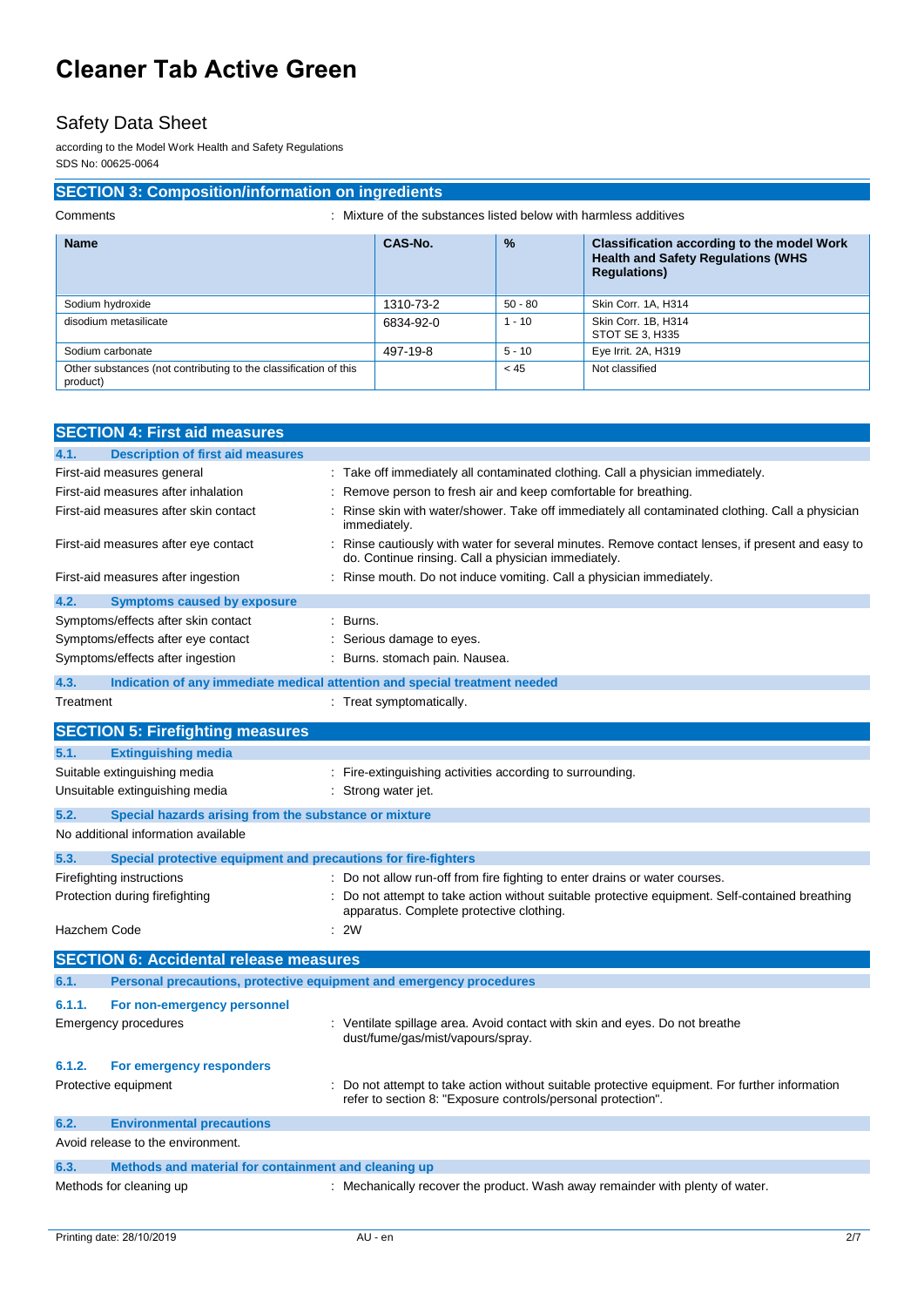## Safety Data Sheet

according to the Model Work Health and Safety Regulations SDS No: 00625-0064

|                                                                      | SECTION 7: Handling and storage, including how the chemical may be safely used                                                                                           |
|----------------------------------------------------------------------|--------------------------------------------------------------------------------------------------------------------------------------------------------------------------|
| 7.1.<br><b>Precautions for safe handling</b>                         |                                                                                                                                                                          |
| Precautions for safe handling                                        | : Ensure good ventilation of the work station. Avoid contact with skin and eyes. Do not breathe<br>dust/fume/gas/mist/vapours/spray. Wear personal protective equipment. |
| Hygiene measures                                                     | : Wash contaminated clothing before reuse. Do not eat, drink or smoke when using this product.<br>Always wash hands after handling the product.                          |
| 7.2.<br>Conditions for safe storage, including any incompatibilities |                                                                                                                                                                          |
| Storage conditions                                                   | : Keep container tightly closed. Store in a well-ventilated place. Keep cool. Protect from<br>atmospheric moisture and water.                                            |
| Special rules on packaging                                           | : Keep only in original container.                                                                                                                                       |

| <b>SECTION 8: Exposure controls/personal protection</b> |                                                               |  |
|---------------------------------------------------------|---------------------------------------------------------------|--|
| 8.1.<br><b>Control parameters - exposure standards</b>  |                                                               |  |
| Sodium hydroxide (1310-73-2)                            |                                                               |  |
| <b>Australia - Occupational Exposure Limits</b>         |                                                               |  |
| Local name                                              | Sodium hydroxide                                              |  |
| OEL - Ceilings (mg/m <sup>3</sup> )                     | $2 \text{ mg/m}^3$                                            |  |
| Regulatory reference                                    | Workplace exposure standards for airborne contaminants (2018) |  |
| 8.2.<br><b>Monitoring</b>                               |                                                               |  |

No additional information available

| 8.3.            | <b>Appropriate engineering controls</b> |                                                                                                                                                                       |
|-----------------|-----------------------------------------|-----------------------------------------------------------------------------------------------------------------------------------------------------------------------|
|                 | Appropriate engineering controls        | : Ensure good ventilation of the work station.                                                                                                                        |
| 8.4.            | <b>Personal protective equipment</b>    |                                                                                                                                                                       |
| Hand protection |                                         | : Chemically resistant protective gloves. EN 374. Please follow the instructions related to the<br>permeability and the penetration time provided by the manufacturer |
| Eye protection  |                                         | $\therefore$ Protective goggles (EN 166)                                                                                                                              |
|                 | Skin and body protection                | : Not required                                                                                                                                                        |
|                 | Respiratory protection                  | Not required                                                                                                                                                          |
|                 | Environmental exposure controls         | : Avoid release to the environment.                                                                                                                                   |
|                 |                                         |                                                                                                                                                                       |

| <b>SECTION 9: Physical and chemical properties</b> |                                     |     |
|----------------------------------------------------|-------------------------------------|-----|
| Physical state                                     | : Solid                             |     |
| Appearance                                         | $:$ tablet.                         |     |
| Colour                                             | : white                             |     |
| Odour                                              | : Odourless                         |     |
| Odour threshold                                    | : No data available                 |     |
| pH                                                 | : 12.5<br>1%                        |     |
| Relative evaporation rate (butylacetate=1)         | : No data available                 |     |
| Melting point / Freezing point                     | : Freezing point : Not applicable   |     |
| Boiling point                                      | : No data available                 |     |
| Flash point                                        | : Not applicable                    |     |
| Auto-ignition temperature                          | : Not applicable                    |     |
| Flammability (solid, gas)                          | : No data available                 |     |
| Vapour pressure                                    | : No data available                 |     |
| Relative density                                   | : No data available                 |     |
| Density                                            | : Relative density : Not applicable |     |
| Solubility                                         | : Soluble in water.                 |     |
| Log Pow                                            | : No data available                 |     |
| Viscosity, kinematic                               | : Not applicable                    |     |
| Printing date: 28/10/2019                          | AU - en                             | 3/7 |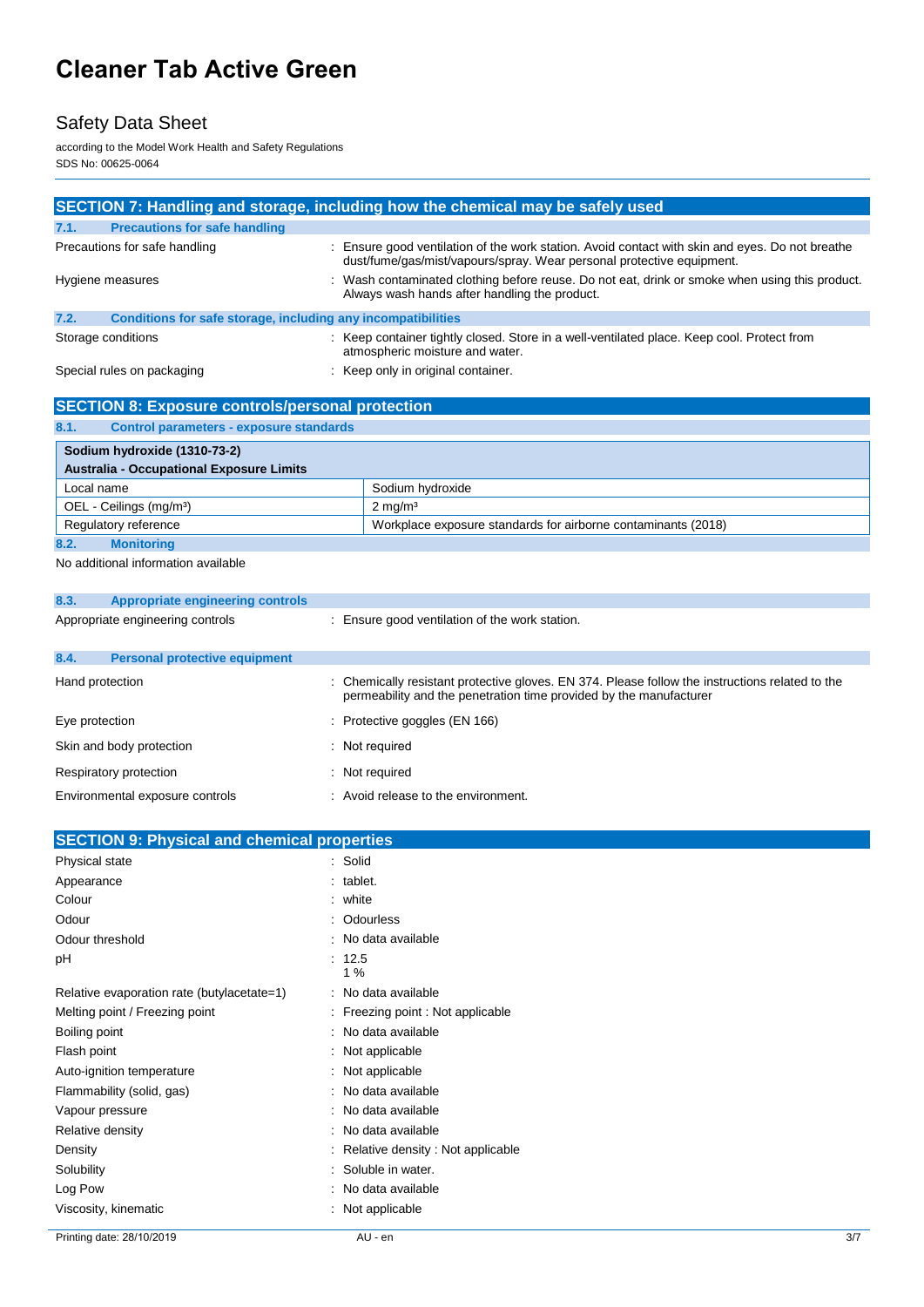### Safety Data Sheet

according to the Model Work Health and Safety Regulations SDS No: 00625-0064

| <b>Explosive properties</b>                  | No data available                                                                                                                                                         |
|----------------------------------------------|---------------------------------------------------------------------------------------------------------------------------------------------------------------------------|
| Oxidising properties                         | Non oxidizing                                                                                                                                                             |
| <b>Explosive limits</b>                      | Not applicable                                                                                                                                                            |
| Minimum ignition energy                      | No data available                                                                                                                                                         |
| VOC content                                  | $: < 3\%$                                                                                                                                                                 |
| Fat solubility                               | No data available                                                                                                                                                         |
| <b>SECTION 10: Stability and reactivity</b>  |                                                                                                                                                                           |
| Reactivity                                   | : The product is non-reactive under normal conditions of use, storage and transport. The product<br>is non-reactive under normal conditions of use, storage and transport |
| Chemical stability                           | Stable under normal conditions.                                                                                                                                           |
| Possibility of hazardous reactions           | Exothermic reaction on contact with: Acids.                                                                                                                               |
| Conditions to avoid                          | Moisture.                                                                                                                                                                 |
| Incompatible materials                       | Acids. metals.                                                                                                                                                            |
| <b>SECTION 11: Toxicological information</b> |                                                                                                                                                                           |
| Acute toxicity                               | Not classified                                                                                                                                                            |
| Acute toxicity (dermal)                      | Not classified                                                                                                                                                            |
| Acute toxicity (inhalation)                  | Not classified                                                                                                                                                            |
| Skin corrosion/irritation                    | Causes severe skin burns and eye damage.<br>pH: 12.5                                                                                                                      |
| Serious eye damage/irritation                | pH: 12.5                                                                                                                                                                  |
| Respiratory or skin sensitisation            | Not classified                                                                                                                                                            |
| Germ cell mutagenicity                       | Not classified                                                                                                                                                            |
| Carcinogenicity                              | Not classified                                                                                                                                                            |
| Reproductive toxicity                        | Not classified                                                                                                                                                            |
| STOT-single exposure                         | Not classified                                                                                                                                                            |
| STOT-repeated exposure                       | Not classified                                                                                                                                                            |
| Aspiration hazard                            | Not classified                                                                                                                                                            |

#### **SECTION 12: Ecological information**

According to the National Code of Practice for the Preparation of Material Safety Data Sheets, Environmental classification information is not mandatory. Information relevant for GHS classification is available on request **12.1. Ecotoxicity**

| _______<br>__________________ |                                                                                   |
|-------------------------------|-----------------------------------------------------------------------------------|
| Ecology - general             | : Before neutralisation, the product may represent a danger to aquatic organisms. |
| Acute aquatic toxicity        | : Not classified                                                                  |
| Chronic aquatic toxicity      | : Not classified                                                                  |

| 12.2. | <b>Persistence and degradability</b> |                                       |     |
|-------|--------------------------------------|---------------------------------------|-----|
|       | Sodium carbonate (497-19-8)          |                                       |     |
|       | Not rapidly degradable               |                                       |     |
| 12.3. | <b>Bioaccumulative potential</b>     |                                       |     |
|       | No additional information available  |                                       |     |
| 12.4. | <b>Mobility in soil</b>              |                                       |     |
|       | No additional information available  |                                       |     |
| 12.5. | <b>Other adverse effects</b>         |                                       |     |
| Ozone |                                      | : Not classified                      |     |
|       | Other adverse effects                | : No additional information available |     |
|       | <b>Cleaner Tab Active Green</b>      |                                       |     |
|       | Fluorinated greenhouse gases         | False                                 |     |
|       | Printing date: 28/10/2019            | AU - en                               | 4/7 |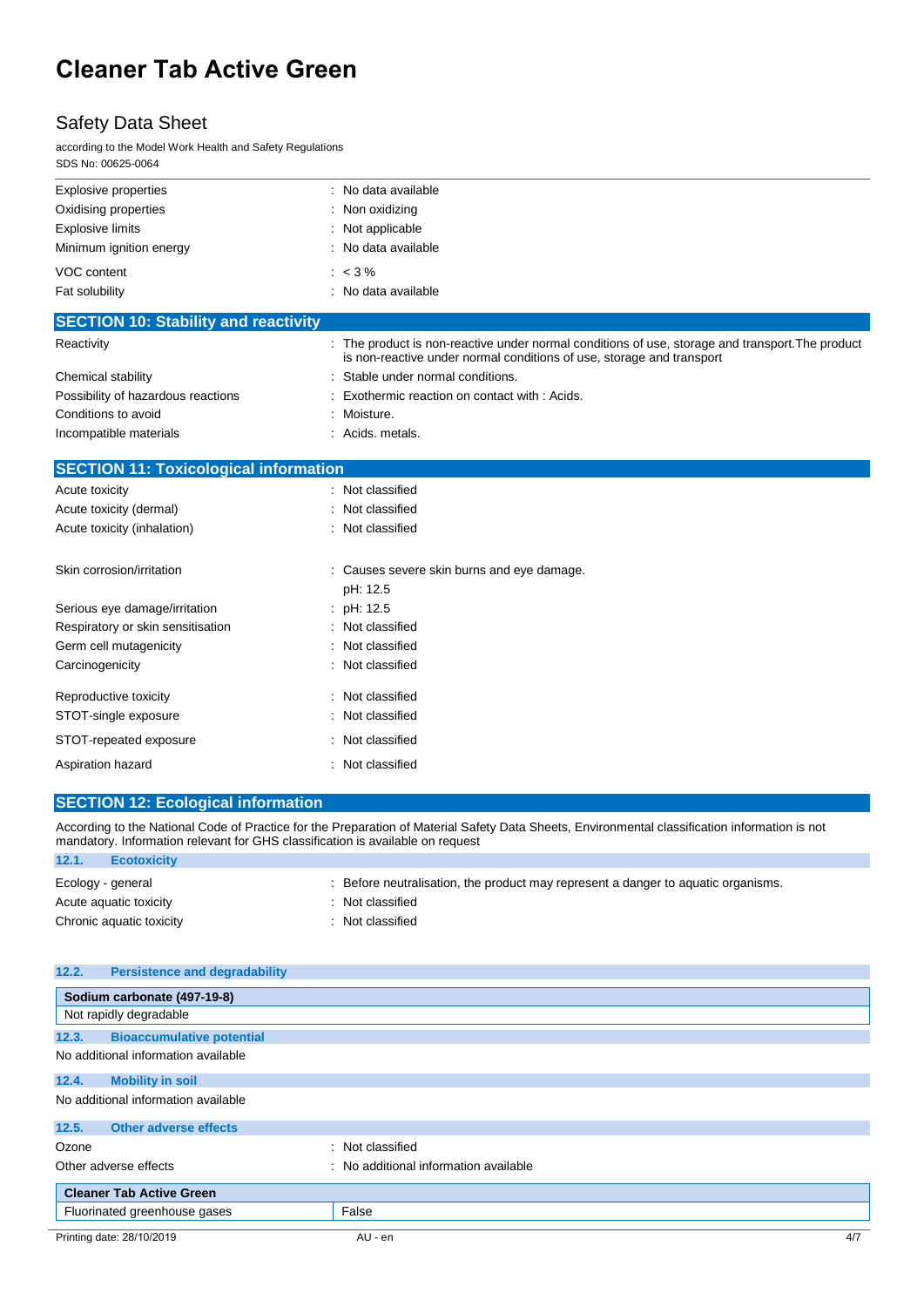## Safety Data Sheet

according to the Model Work Health and Safety Regulations SDS No: 00625-0064

| disodium metasilicate (6834-92-0)                                         |  |  |
|---------------------------------------------------------------------------|--|--|
| False                                                                     |  |  |
| Sodium carbonate (497-19-8)                                               |  |  |
| False                                                                     |  |  |
| Sodium hydroxide (1310-73-2)                                              |  |  |
| False                                                                     |  |  |
| Other substances (not contributing to the classification of this product) |  |  |
| False                                                                     |  |  |
|                                                                           |  |  |

#### **SECTION 13: Disposal considerations**

Waste treatment methods : Dispose of contents/container in accordance with licensed collector's sorting instructions.

| <b>SECTION 14: Transport information</b>                     |                                                                                                                                                                                                                                                                        |                         |     |
|--------------------------------------------------------------|------------------------------------------------------------------------------------------------------------------------------------------------------------------------------------------------------------------------------------------------------------------------|-------------------------|-----|
| <b>ADG</b>                                                   | <b>IMDG</b>                                                                                                                                                                                                                                                            | <b>IATA</b>             |     |
| 14.1.<br><b>UN number</b>                                    |                                                                                                                                                                                                                                                                        |                         |     |
| 1823                                                         | 1823                                                                                                                                                                                                                                                                   | 1823                    |     |
| 14.2.<br><b>UN proper shipping name</b>                      |                                                                                                                                                                                                                                                                        |                         |     |
| SODIUM HYDROXIDE, SOLID                                      | SODIUM HYDROXIDE, SOLID                                                                                                                                                                                                                                                | Sodium hydroxide, solid |     |
| 14.3.<br><b>Transport hazard class(es)</b><br>8              |                                                                                                                                                                                                                                                                        |                         |     |
| 8                                                            | 8<br>8                                                                                                                                                                                                                                                                 | 8<br>8                  |     |
|                                                              |                                                                                                                                                                                                                                                                        |                         |     |
|                                                              |                                                                                                                                                                                                                                                                        |                         |     |
|                                                              |                                                                                                                                                                                                                                                                        |                         |     |
|                                                              |                                                                                                                                                                                                                                                                        |                         |     |
| <b>Packing group</b><br>14.4.                                |                                                                                                                                                                                                                                                                        |                         |     |
| Ш                                                            | Ш                                                                                                                                                                                                                                                                      | Ш                       |     |
| 14.5.<br><b>Environmental hazards</b>                        |                                                                                                                                                                                                                                                                        |                         |     |
|                                                              | Marine pollutant : No                                                                                                                                                                                                                                                  |                         |     |
| 14.6.<br><b>Special precautions for user</b>                 |                                                                                                                                                                                                                                                                        |                         |     |
| Specific storage requirement                                 | : No data available                                                                                                                                                                                                                                                    |                         |     |
|                                                              |                                                                                                                                                                                                                                                                        |                         |     |
| Shock sensitivity                                            | : No data available                                                                                                                                                                                                                                                    |                         |     |
| 14.7.<br><b>Additional information</b>                       |                                                                                                                                                                                                                                                                        |                         |     |
| Other information                                            | : No supplementary information available                                                                                                                                                                                                                               |                         |     |
| <b>Transport by road and rail</b>                            |                                                                                                                                                                                                                                                                        |                         |     |
| UN-No. (ADG)                                                 | : 1823                                                                                                                                                                                                                                                                 |                         |     |
| Limited quantities (ADG)                                     | 1kg                                                                                                                                                                                                                                                                    |                         |     |
| Packing instructions (ADG)                                   | P002, IBC08                                                                                                                                                                                                                                                            |                         |     |
| Special packing provisions (ADG)                             | B <sub>2</sub> , B <sub>4</sub>                                                                                                                                                                                                                                        |                         |     |
| Portable tank and bulk container instructions<br>(ADG)       | $\cdot$ T <sub>3</sub>                                                                                                                                                                                                                                                 |                         |     |
| Portable tank and bulk container special<br>provisions (ADG) | : TP33                                                                                                                                                                                                                                                                 |                         |     |
| <b>Transport by sea</b>                                      |                                                                                                                                                                                                                                                                        |                         |     |
| UN-No. (IMDG)                                                | : 1823                                                                                                                                                                                                                                                                 |                         |     |
| Packing instructions (IMDG)                                  | : P002                                                                                                                                                                                                                                                                 |                         |     |
| EmS-No. (Fire)                                               | : F-A - FIRE SCHEDULE Alfa - GENERAL FIRE SCHEDULE                                                                                                                                                                                                                     |                         |     |
| EmS-No. (Spillage)                                           | S-B - SPILLAGE SCHEDULE Bravo - CORROSIVE SUBSTANCES                                                                                                                                                                                                                   |                         |     |
| Properties and observations (IMDG)                           | : White pellets, flakes, lumps or solid blocks, deliquescent. Reacts with ammonium salts,<br>evolving ammonia gas. In the presence of moisture, corrosive to aluminium, zinc and tin.<br>Causes burns to skin, eyes and mucous membranes. Reacts violently with acids. |                         |     |
| MFAG-No                                                      | : 154                                                                                                                                                                                                                                                                  |                         |     |
| Printing date: 28/10/2019                                    | AU - en                                                                                                                                                                                                                                                                |                         | 5/7 |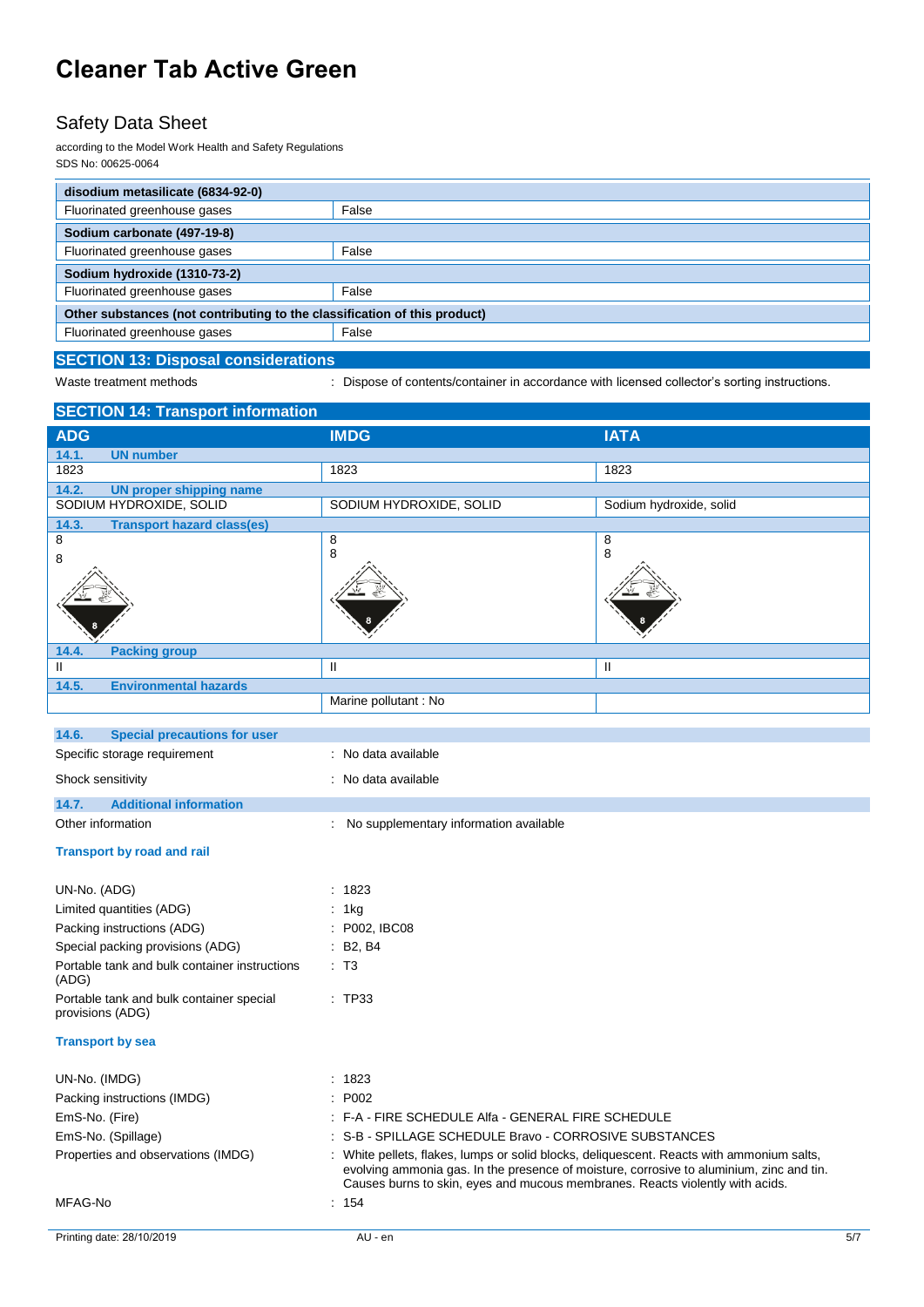## Safety Data Sheet

according to the Model Work Health and Safety Regulations SDS No: 00625-0064

#### **Air transport**

| UN-No. (IATA)                                                             | : 1823                                                                                                                                                                                                                                                                                                                                                                                                                                                                                                                                                                                                                              |
|---------------------------------------------------------------------------|-------------------------------------------------------------------------------------------------------------------------------------------------------------------------------------------------------------------------------------------------------------------------------------------------------------------------------------------------------------------------------------------------------------------------------------------------------------------------------------------------------------------------------------------------------------------------------------------------------------------------------------|
| PCA Excepted quantities (IATA)                                            | E2                                                                                                                                                                                                                                                                                                                                                                                                                                                                                                                                                                                                                                  |
| PCA Limited quantities (IATA)                                             | : Y844                                                                                                                                                                                                                                                                                                                                                                                                                                                                                                                                                                                                                              |
| PCA limited quantity max net quantity (IATA)                              | : 5kg                                                                                                                                                                                                                                                                                                                                                                                                                                                                                                                                                                                                                               |
| PCA packing instructions (IATA)                                           | : 859                                                                                                                                                                                                                                                                                                                                                                                                                                                                                                                                                                                                                               |
| PCA max net quantity (IATA)                                               | : 15kg                                                                                                                                                                                                                                                                                                                                                                                                                                                                                                                                                                                                                              |
| CAO packing instructions (IATA)                                           | : 863                                                                                                                                                                                                                                                                                                                                                                                                                                                                                                                                                                                                                               |
| CAO max net quantity (IATA)                                               | : 50kg                                                                                                                                                                                                                                                                                                                                                                                                                                                                                                                                                                                                                              |
| ERG code (IATA)                                                           | : 8L                                                                                                                                                                                                                                                                                                                                                                                                                                                                                                                                                                                                                                |
| 14.8.<br><b>Hazchem or Emergency Action Code</b>                          |                                                                                                                                                                                                                                                                                                                                                                                                                                                                                                                                                                                                                                     |
| Hazchem Code                                                              | : 2W                                                                                                                                                                                                                                                                                                                                                                                                                                                                                                                                                                                                                                |
| <b>SECTION 15: Regulatory information</b>                                 |                                                                                                                                                                                                                                                                                                                                                                                                                                                                                                                                                                                                                                     |
| 15.1.                                                                     | Safety, health and environmental regulations/legislation specific for the substance or mixture                                                                                                                                                                                                                                                                                                                                                                                                                                                                                                                                      |
| National Industrial Chemicals Notification and Assessment Scheme (NICNAS) |                                                                                                                                                                                                                                                                                                                                                                                                                                                                                                                                                                                                                                     |
| Australian Inventory of Chemical Substances<br>(AICS) status              | : All components of this mixture are listed on or exempted from AICS                                                                                                                                                                                                                                                                                                                                                                                                                                                                                                                                                                |
| 15.2.<br>International agreements                                         |                                                                                                                                                                                                                                                                                                                                                                                                                                                                                                                                                                                                                                     |
| No additional information available                                       |                                                                                                                                                                                                                                                                                                                                                                                                                                                                                                                                                                                                                                     |
| <b>SECTION 16: Any other relevant information</b>                         |                                                                                                                                                                                                                                                                                                                                                                                                                                                                                                                                                                                                                                     |
| Abbreviations and acronyms                                                | : IATA - International Air Transport Association                                                                                                                                                                                                                                                                                                                                                                                                                                                                                                                                                                                    |
|                                                                           | IMDG - International Maritime Dangerous Goods                                                                                                                                                                                                                                                                                                                                                                                                                                                                                                                                                                                       |
|                                                                           | LC50 - Median lethal concentration                                                                                                                                                                                                                                                                                                                                                                                                                                                                                                                                                                                                  |
|                                                                           | LD50 - Median lethal dose                                                                                                                                                                                                                                                                                                                                                                                                                                                                                                                                                                                                           |
|                                                                           | ADR - European Agreement concerning the International Carriage of Dangerous Goods by                                                                                                                                                                                                                                                                                                                                                                                                                                                                                                                                                |
|                                                                           | Road                                                                                                                                                                                                                                                                                                                                                                                                                                                                                                                                                                                                                                |
|                                                                           | ADN - European Agreement concerning the International Carriage of Dangerous Goods by<br><b>Inland Waterways</b>                                                                                                                                                                                                                                                                                                                                                                                                                                                                                                                     |
|                                                                           | RID - Regulations concerning the International Carriage of Dangerous Goods by Rail                                                                                                                                                                                                                                                                                                                                                                                                                                                                                                                                                  |
|                                                                           | DOT - Department of Transport                                                                                                                                                                                                                                                                                                                                                                                                                                                                                                                                                                                                       |
|                                                                           | TDG - Transportation of Dangerous Goods                                                                                                                                                                                                                                                                                                                                                                                                                                                                                                                                                                                             |
|                                                                           | REACH - Registration, Evaluation, Authorisation and Restriction of Chemicals Regulation (EC)<br>No 1907/2006                                                                                                                                                                                                                                                                                                                                                                                                                                                                                                                        |
|                                                                           | GHS - Globally Harmonized System of Classification, Labelling and Packaging of Chemicals<br>IARC - International Agency for Research on Cancer                                                                                                                                                                                                                                                                                                                                                                                                                                                                                      |
|                                                                           | vPvB - Very Persistent and Very Bioaccumulative                                                                                                                                                                                                                                                                                                                                                                                                                                                                                                                                                                                     |
|                                                                           | PBT - Persistent Bioaccumulative Toxic                                                                                                                                                                                                                                                                                                                                                                                                                                                                                                                                                                                              |
|                                                                           | <b>PNEC</b> - Predicted No-Effect Concentration                                                                                                                                                                                                                                                                                                                                                                                                                                                                                                                                                                                     |
|                                                                           | CAS - CAS (Chemical Abstracts Service) number                                                                                                                                                                                                                                                                                                                                                                                                                                                                                                                                                                                       |
|                                                                           | IBC-Code - International Code for the Construction and Equipment of Ships carrying<br>Dangerous Chemicals in Bulk                                                                                                                                                                                                                                                                                                                                                                                                                                                                                                                   |
|                                                                           | ATE - Acute Toxicity Estimate                                                                                                                                                                                                                                                                                                                                                                                                                                                                                                                                                                                                       |
|                                                                           | CLP - Classification Labelling Packaging Regulation; Regulation (EC) No 1272/2008                                                                                                                                                                                                                                                                                                                                                                                                                                                                                                                                                   |
|                                                                           | <b>BCF</b> - Bioconcentration factor                                                                                                                                                                                                                                                                                                                                                                                                                                                                                                                                                                                                |
|                                                                           | MARPOL 73/78 - MARPOL 73/78: International Convention for the Prevention of Pollution<br>From Ships                                                                                                                                                                                                                                                                                                                                                                                                                                                                                                                                 |
|                                                                           | ADG - Transport of Australian Dangerous Goods                                                                                                                                                                                                                                                                                                                                                                                                                                                                                                                                                                                       |
| Other information                                                         | Data of sections 4 to 8, as well as 10 to 12, do partly not refer to the use and the regular<br>employing of the product (in this sense consult information on use and on product), but to<br>liberation of major amounts in case of accidents and irregularities. The information describes<br>exclusively the safety requirements for the product(s) and is based on the present level of our<br>knowledge. The delivery specifications are contained in the corresponding product sheet. This<br>data does not constitute a guarantee for the characteristics of the product(s) as defined by the<br>legal warranty regulations. |
| Classification:                                                           |                                                                                                                                                                                                                                                                                                                                                                                                                                                                                                                                                                                                                                     |